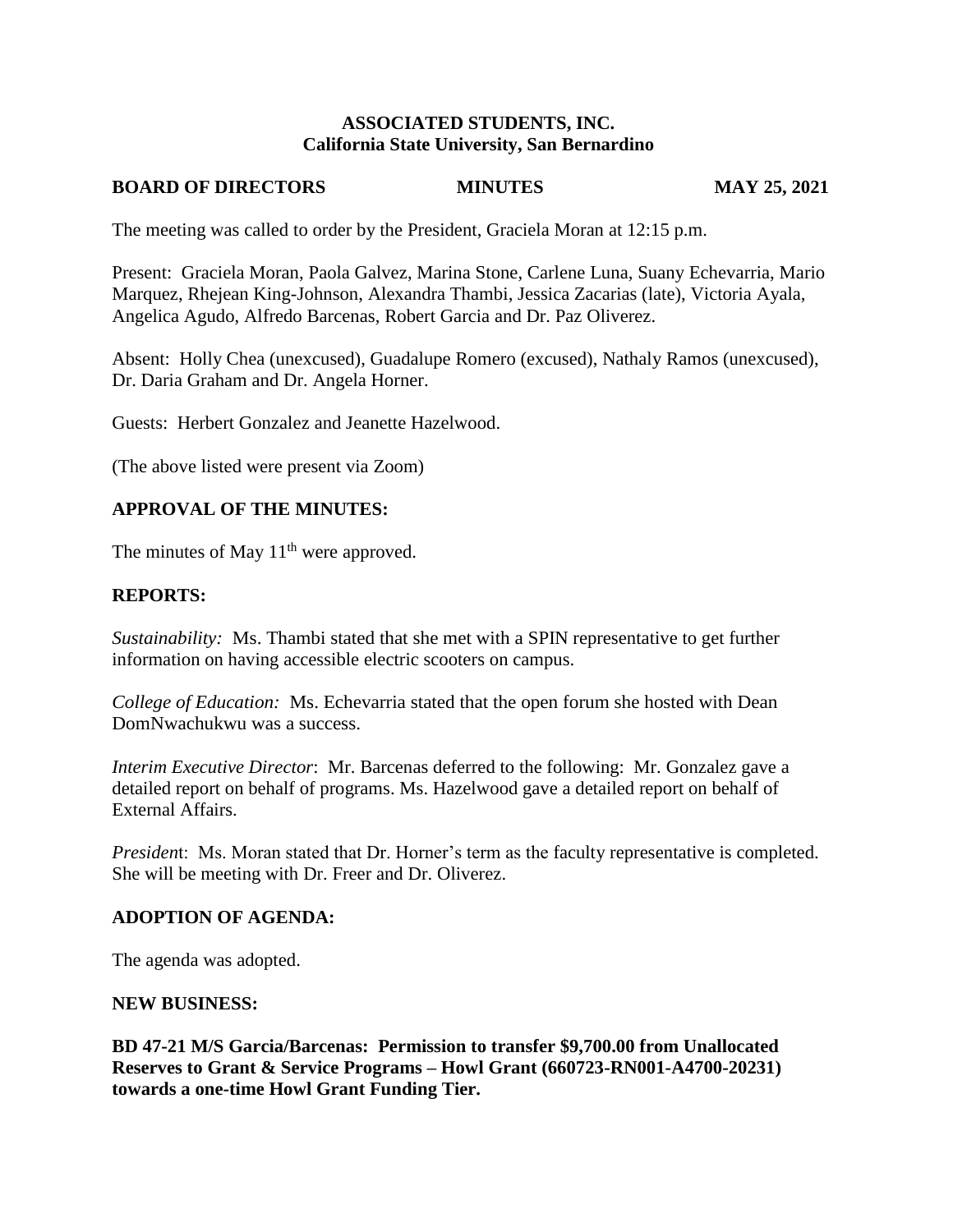Ms. Galvez gave a brief presentation on the one-time Howl Grant Funding Tier. She would like to support more clubs by allocating funds in a different way. She explained that this will be a tier system with three different amounts. In tier one, clubs/organizations that received no more than 10 votes would be allocated \$100.00. In tier two, clubs/organizations that received between 11 to 30 votes would be allocated \$300.00. In tier three, clubs/organizations that received more than 31 votes would be allocated \$500.00.

Passed (11/0/0).

## **BD 48-21 M/S Oliverez/Agudo: Review of the CSU system-wide COVID-19 Vaccination Policy.**

Dr. Oliverez gave a presentation on the system-wide COVID-19 Vaccination Policy and stated that the campus would follow this policy to an extent. She explained that there are still areas of uncertainty.

Ms. Luna stated that religious exemptions were removed for the measles vaccine and inquired whether it would be removed for the COVID-19 vaccine. Dr. Oliverez stated that she is unsure.

Mr. Garcia recommended that they remove the phrase "traditionally recognized religions" since there are many other religions.

Dr. Oliverez explained that safety measures may include but are not limited to asymptomatic and symptomatic testing, physical/social distancing, wearing face coverings or personal protective equipment.

Ms. Ayala inquired whether the policy would be effective during the Fall Semester or upon FDA approval of the vaccination. Dr. Oliverez stated that she would look into it.

Ms. Thambi inquired into how this information would be provided to campus visitors. Dr. Oliverez stated that all promotional materials would include safety guidelines.

Discussion ensued.

Ms. Echevarria inquired whether there would be new signage once this policy is in effect. Dr. Oliverez stated that she would look into it.

Mr. Marquez thanked Dr. Oliverez for her great leadership.

Discussion closed.

## **ANNOUCEMENTS:**

Ms. Echevarria stated that the College of Education will be hosting a repopulation forum.